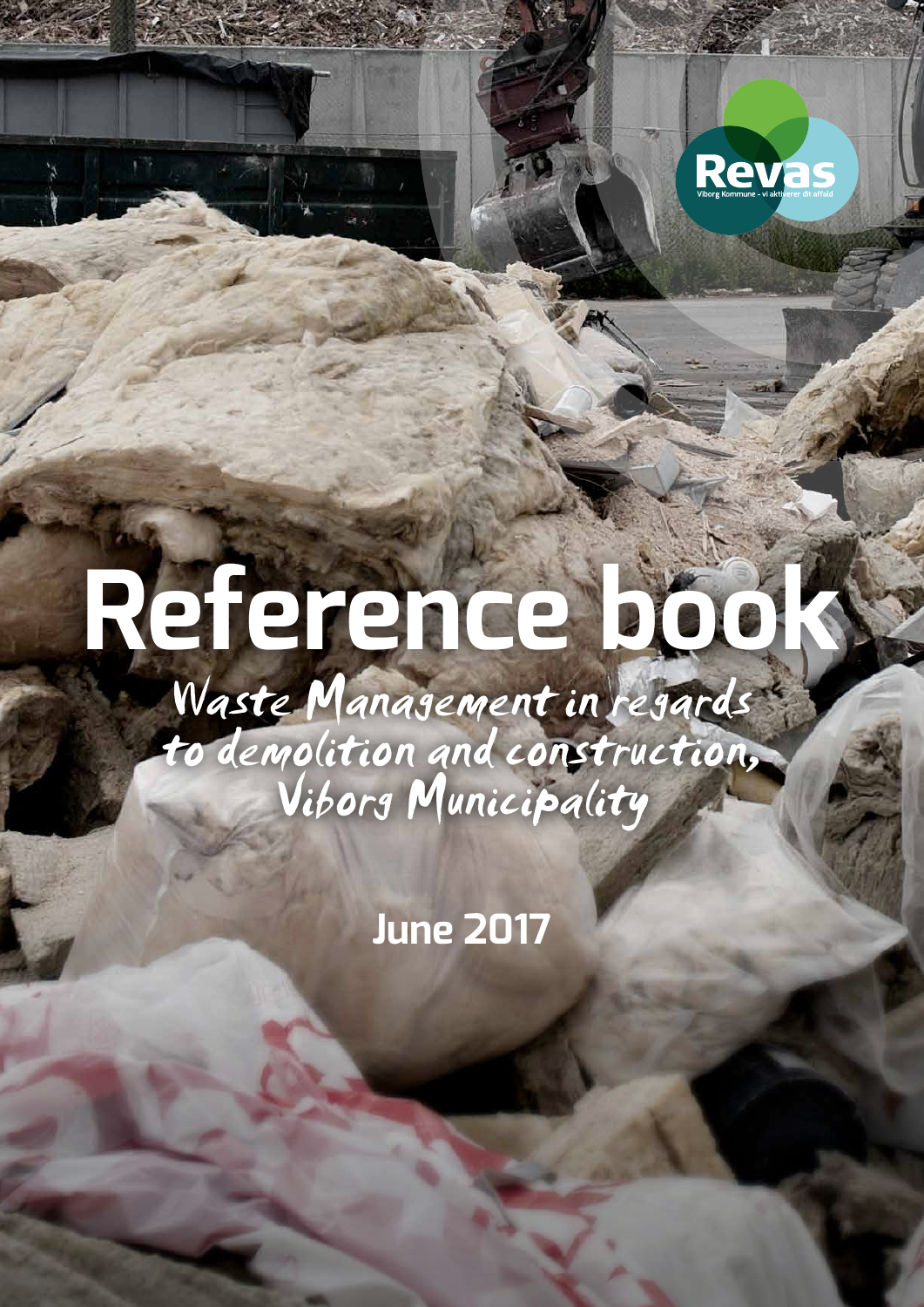| 1 <sub>1</sub> | <b>DANISH WASTE LEGISLATION</b><br>Domestic waste from businesses<br>Recyclable waste<br>Construction and demolition waste<br>PCB screening in renovation and demolition<br>Forms for the identification of PCB and for reporting building waste                                                                                                            | <b>PRARA</b><br>4<br>4                                                                                      |
|----------------|-------------------------------------------------------------------------------------------------------------------------------------------------------------------------------------------------------------------------------------------------------------------------------------------------------------------------------------------------------------|-------------------------------------------------------------------------------------------------------------|
|                | 2. PRACTICAL GUIDE<br>Domestic waste from businesses<br>Domestic waste for recycling<br><b>Construction and demolition waste</b><br>Waste suitable for recycling<br>Waste suitable for incineration<br>Waste suitable for landfill<br>Leaflet on separation guidelines for download<br>Hazardous waste<br>Special provisions regarding duty of notification | 5<br>5<br>5<br>6<br>6<br>$\overline{7}$<br>$\overline{7}$<br>$\overline{7}$<br>8<br>$\overline{\mathsf{B}}$ |
|                | 3. SIGNS, LABELS AND ICONS                                                                                                                                                                                                                                                                                                                                  | 9                                                                                                           |
|                | <b>4. LINKS TO RELEVANT INFORMATION SOURCES</b>                                                                                                                                                                                                                                                                                                             | 10                                                                                                          |
|                | <b>APPENDIX 1</b><br>Reception criteria with Revas - special provisions for construction<br>and demolition waste containing PCB                                                                                                                                                                                                                             | 11<br>11                                                                                                    |
|                | <b>APPENDIX 2</b><br>Reception criteria for selected types of construction and<br>demolition waste                                                                                                                                                                                                                                                          | 12<br>12                                                                                                    |

# 1. DANISH WASTE LEGISLATION

# **Domestic waste from businesses**

Domestic waste from businesses is perishable waste that may cause problems re lated to odour, insects or vermin. This is, for instance, soiled packaging and similar items, including food waste from diners, institutions, restaurants, trade and offices, as well as industry etc. Domestic waste from businesses is incinerated.

All businesses, public and private institutions etc. generating domestic waste must register under one of the authorized domestic waste collection services. Alterna tively, businesses may enter into contract directly with an approved waste collec tor/carrier for the transportation of domestic waste from businesses and/or food waste.

Domestic waste from businesses must be kept separate from other types of waste for incineration, and it must always be separated, regardless of quantities generated.

# **Recyclable waste**

Recyclable waste from businesses includes, for instance, paper, cardboard, plastics, metal, glass, textiles, and garden waste.

Under Danish law, it is not possible to establish municipal services for the col lection of source-separated recyclable waste from businesses. Businesses must enter agreements directly with approved re-processing plants for recyclable waste, or other registered waste handlers.

Businesses may use the Danish National Waste Register via the Danish Energy Agency's website to find information about recycling industries. Revas is available to assist in identifying approved waste operators/waste collectors in your area.

# **Construction and demolition waste**

Construction and demolition waste includes all types of waste generated in con struction works, including materials from clean-up, excavation, building, renovation, demolition, and road works. All waste from building and construction works must be source-separated, and whenever possible, all directly reusable materials must be sorted through selective demolition on site.

Private and professional developers are obligated to identify PCB in buildings and structures. In addition and if relevant, they must map and report on building waste during the demolition or renovation of buildings. See the following paragraph "PCB screening in renovation and demolition".

Construction and demolition waste must, as a minimum requirement, be sorted into the following fractions in accordance with Danish Waste Legislation:

- 1) Natural stones, e.g. granite and flint.
- 2) Non-glazed tiles (bricks and roofing tiles).
- 3) Concrete.
- 4) Mixtures of materials of natural stones, non-glazed tiles, and concrete.
- 5) Ferrous and non-ferrous metals.<br>6) Gypsum.
- 6) Gypsum.
- 7) Rockwool.
- 8) Soil.
- 9) Asphalt.
- 2 Reference book June 2017 10) Mixtures of concrete and asphalt.

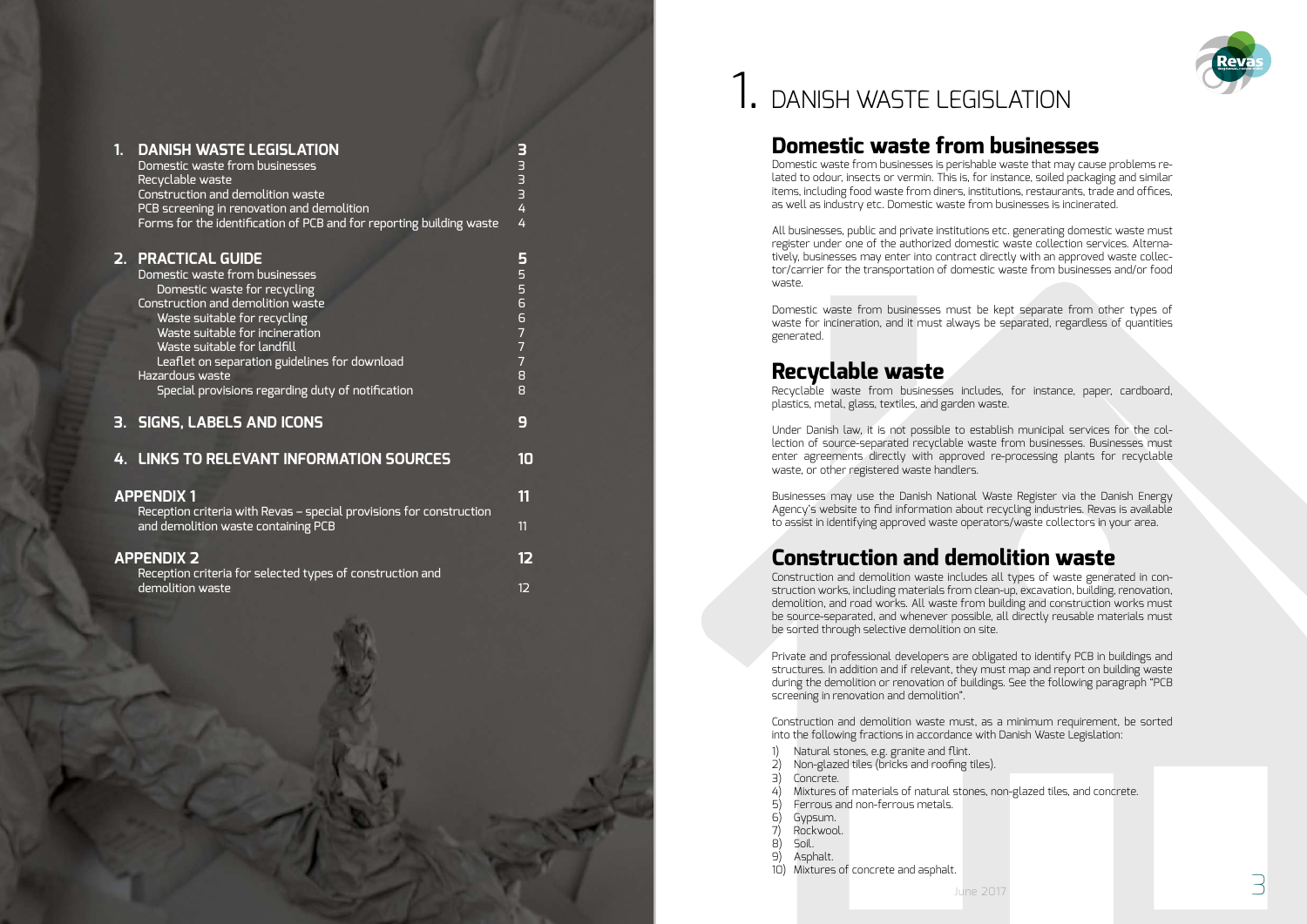

5



# **PCB screening in renovation and demolition**

Buildings must be screened for materials containing PCB, if they were constructed in the period 1950-1977, if the construction works cover more than 10  $\mathrm{m}^2$  of a building, or if the work generates more than 1 tonne of waste.

PCB screenings must also be carried out during the replacement of thermo panes produced in the period 1950-1977, as per Danish Waste Legislation.

# **Forms for the identification of PCB and for reporting building waste**

Forms for the identification of PCB and forms for reporting building waste (in Danish) can be found via Viborg Municipality's website "Anmeldelse af bygge- og anlægsaffald samt screening for PCB-holdigt affald" (Danish only).

The form must be submitted to byggeriogmiljoe@viborg.dk no later than two weeks prior to commencement of construction works. Please contact for more information:

### **Teknik & Miljø Byggeri og Miljø**

Tlf: 87 87 56 09 Mail: byggeriogmiljoe@viborg.dk Secure mail: sikkerpost@viborg.dk Prinsens Alle 5 8800 Viborg

Regardless of using a hired consultant, contractor, or craftsman to manage and carry out the construction work, it remains your responsibility as the developer to make sure that reporting is done correctly.

If you do not own the building from where the construction and demolition waste is generated (if you are a contractor or similar), forms for the identification of PCB and forms for reporting building waste (in Danish) can be found via Viborg Municipality's website "Anmeldelse af bygge- og anlægsaffald samt screening for PCB-holdigt affald" (Danish only).

Businesses in the construction and demolition industry often need to dispose of the following types of waste:

- Domestic waste
- Construction and demolition waste
- Hazardous waste

# **Domestic waste from businesses**

Domestic waste from businesses is waste generated in the production or service of the business, whether this takes place onsite or at another location.

Domestic waste from businesses must be separated from other waste types for incineration, regardless of the quantities generated.

# **Collection services**

The business can choose between a municipal and a private collection service. If requested, the waste producer must be able to present documentation of delivery of domestic waste from businesses to Revas.

Under the municipal service, Revas can offer domestic waste containers and collec tion services directly from the construction site/trailer site. Containers are available in different volumes. Please contact Revas for more information and registration.

For a private collection service, businesses may refer to the Danish National Waste Register.

# **Disposal**

All domestic waste from businesses generated in Viborg Municipality must be disposed of through Revas. Collected domestic waste is reloaded at Revas Waste Centre, Kirkebækvej 136, 8800 Viborg, and is taken directly to incineration (energy recovery).

*Viborg Municipality/Revas has entered into contract with the intermunicipal company "Energnist", in charge of the management of all waste for incineration generated in Viborg municipality. Please contact Revas for more information.*

# **Payment**

Payment for the municipal domestic waste collection service is managed via direct invoicing four times annually, directly to the business indicated (CVR number). See Domestic Waste fees on Revas' website or please contact Revas for more information.

# **Domestic waste for recycling**

Revas manages "igloos" for residents to deposit PET plastic bottles, glass, aluminium cans, and paper wastes, on several locations around the municipality. Igloos may also be placed and emptied at the construction site/trailer site.

# 2. PRACTICAL GUIDE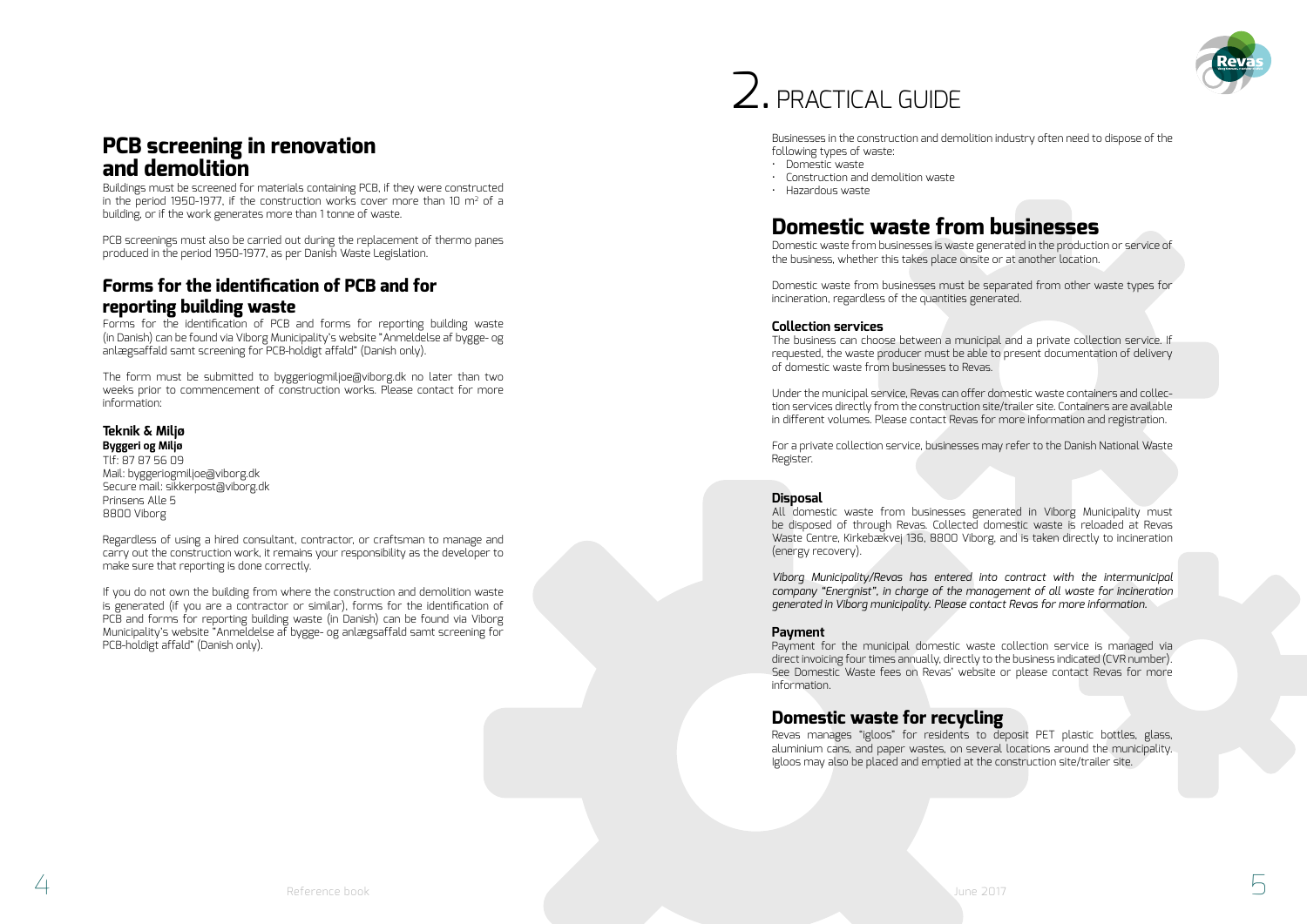



7

In the igloos you can drop the following waste types for recycling:

#### **Glass**

Wine and spirit bottles - (empty) Glass jars - (empty and cleaned - with or without a lid) Aluminium cans - (beer and soda) Soft plastic bottles - (only those marked with PET at the bottom)

#### **Paper**

Newspapers Weeklies Unsolicited mail (not soiled or wet)

Revas can also supply igloos for clean cardboard.

Igloos are for recyclable domestic waste from businesses, and may not be used for construction waste.

# **Construction and demolition waste**

Businesses are responsible for ensuring correct waste management for their wastes.

It is a precondition for the correct management and disposal of construction and demolition waste, that a screening report is made available by the project develop er. The report should include an inspection of the waste with regard to environmen tally harmful substances. The screening form is available on Viborg Municipality's website "Anmeldelse af bygge- og anlægsaffald samt screening for PCB-holdigt affald" (Danish only).

Based on the individual analysis data, waste is classified into clean, contaminated, or hazardous waste types. Viborg Municipality/Revas may authorize alternative dis posal of the materials in compliance with current legislation. This is evaluated case by case. Please contact Revas for more information.

Regarding collection of construction and demolition waste, businesses may refer to the Danish National Waste Register. Viborg Municipality/Revas cannot offer con tainers or collection services for waste from businesses in general, apart from domestic waste and hazardous waste. Please contact Revas for assistance in iden tifying approved waste operators/waste collectors in your area.

# **Waste suitable for recycling**

Businesses with waste production must ensure that substantial parts of their source-separated commercial waste suitable for material recovery are prepared for reuse, recycling or used for final material recovery. This includes recyclable PVC waste, waste from recyclable paper, cardboard, carton, and cardboard materi als and products of such materials as well as recyclable waste packaging of glass, plastic, metal, and wood.

http://www.revas.dk/downloads/Sorteringsvejledning\_ 2017\_UK.pdf **2017** LUK.pdf<br> **2017** LUK.pdf<br> **2017** LUK.pdf<br> **2017** LUK.pdf<br> **2017** LUK.pdf<br> **2017** LUK.pdf<br> **2017** Appendices 1 and 2.

Viborg Municipality/Revas does not offer containers or collection services for waste from businesses in general, apart from domestic waste and hazardous waste. Please contact Revas for assistance in identifying approved waste opera tors/waste collectors in your area.

# **Waste suitable for incineration**

All waste suitable for incineration generated in Viborg municipality must be delivered to an approved reception facility via Revas. Based on the individual analysis data, Viborg Municipality/Revas may authorize direct delivery to another approved reception facility. This is evaluated and approved case by case. Please contact Revas at tel. +45 8661 3955 for more information.

# **Waste suitable for landfill**

All waste suitable for landfill generated in Viborg municipality must be delivered to Revas. Waste suitable for landfill is sorted further, reloaded and taken to an approved reception facility. Based on the individual analysis data, Viborg Municipality/Revas may authorize direct delivery to another approved reception facility.

# **Declaration form**

Prior to direct delivery to another reception facility, a declaration must be drawn up for every single load. The declaration form can be requested from Revas and it must follow the waste to the reception facility. This is evaluated and approved case by case. Please contact Revas at tel. +45 8661 3955 for more information.

*Viborg Municipality/Revas has entered into contract with the intermunicipal company Nomi4S, Hjermvej 19, 7500 Holstebro about the disposal of waste suitable for landfill to an approved reception facility. A declaration form from Revas is needed prior to direct transport to this facility.*

# **Leaflet on separation guidelines for download**

Revas has produced a leaflet with specific separation guidelines covering nonhazardous construction and demolition waste.

# **Download the leaflet from Revas' website:**

The guidelines are not exhaustive; see also supplements in

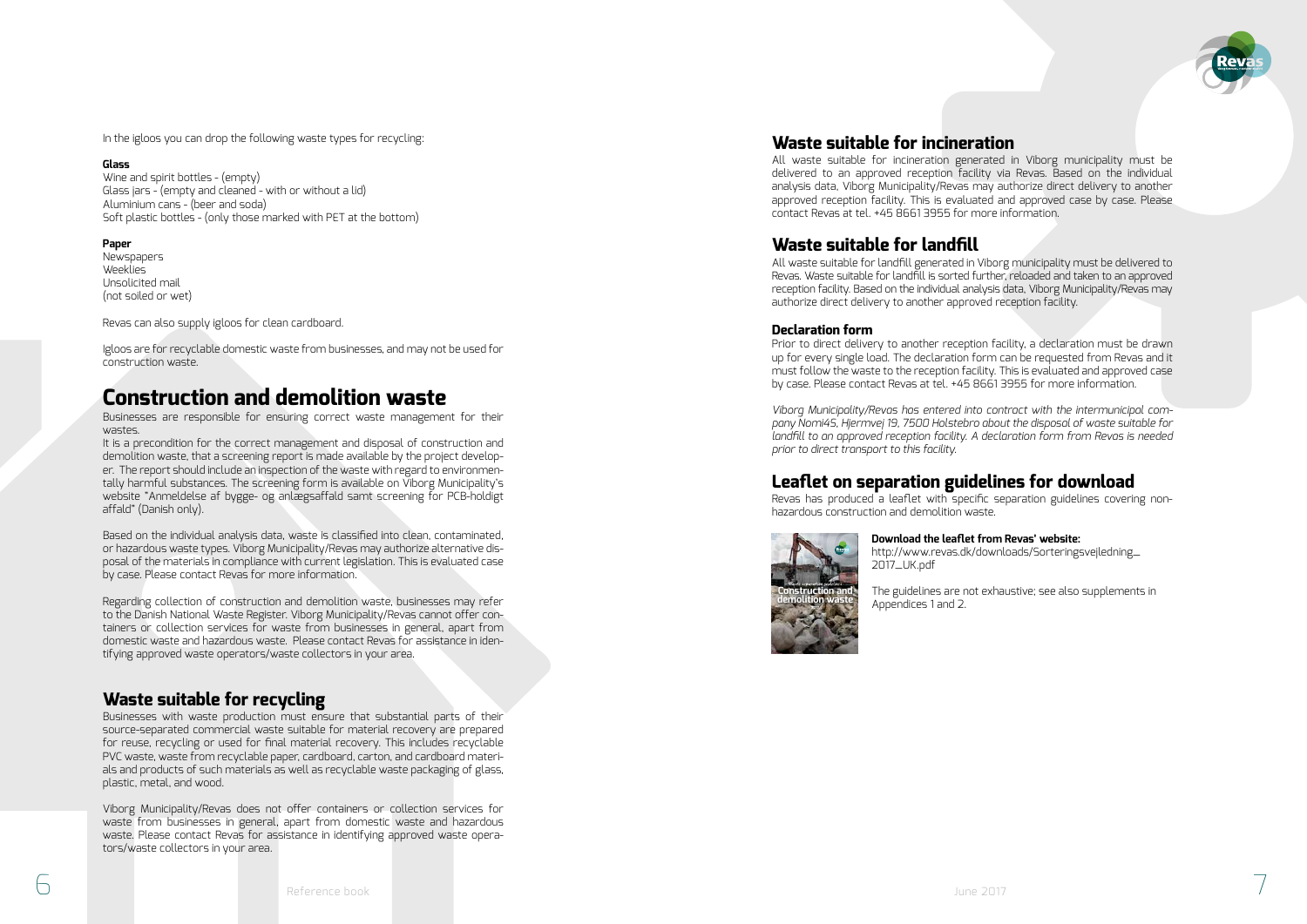**Hazardous waste**

Hazardous waste is waste defined as hazardous waste in the Danish Waste Legislation and is non-recyclable, with the exception of explosive waste.

# **Special provisions regarding duty of notification**

All new waste producers generating hazardous waste must notify Viborg Municipality of this waste.

# **Notification form**

A notification form for hazardous waste is available via Viborg Municipality's website "Anmeldelse af bygge- og anlægsaffald samt screening for PCB-holdigt affald" (Danish only). All waste producers must alert the municipality in case of substantial changes in the quantity, composition, or properties of the waste.

The Hazardous Waste Centre of Revas can accept or, alternatively, assign all hazardous waste to an approved reception facility, with the exception of explosives and radioactive substances. Please contact Revas at tel. +45 8661 3955 for more information.

#### **Transport**

Dangerous goods must be transported in accordance with the ADR Convention. For dangerous goods, special handling and approved packaging are required. Revas is available to assist in preparing the requested transport documents and supplying information and guidance about packaging of hazardous waste. In addition, the Hazardous Waste Centre can supply UN approved packaging, and the hazardous waste collection truck of the centre is available for collection of hazardous waste from the waste producer.

Please contact Revas for more information.

# **Exemption**

The waste producer can apply for exemption from the collection service if he can substantiate that he has arranged for handling of the hazardous waste in an environmentally safe manner and that the non-recyclable hazardous waste is delivered to collection facilities registered in the National Waste Register.

For applications for exemption, please contact Viborg Municipality/Teknik & Miljø:

# **Teknik & Miljø**

**Byggeri og Miljø** Tlf.: 87 87 56 09

Mail: byggeriogmiljoe@viborg.dk Secure mail: sikkerpost@viborg.dk Prinsens Alle 5, 8800 Viborg

The exemption applies for the duration of the agreement between the business and the approved facility or in cases where the business itself has a relevant facility for the waste type in question.

Revas can supply a digital file with printable signs in Danish and English. The signs can be used for the identification of separated waste fractions that are generated at the site of demolition/construction.

#### **Please contact Revas for further details.**





# 3. SIGNS, LABELS AND ICONS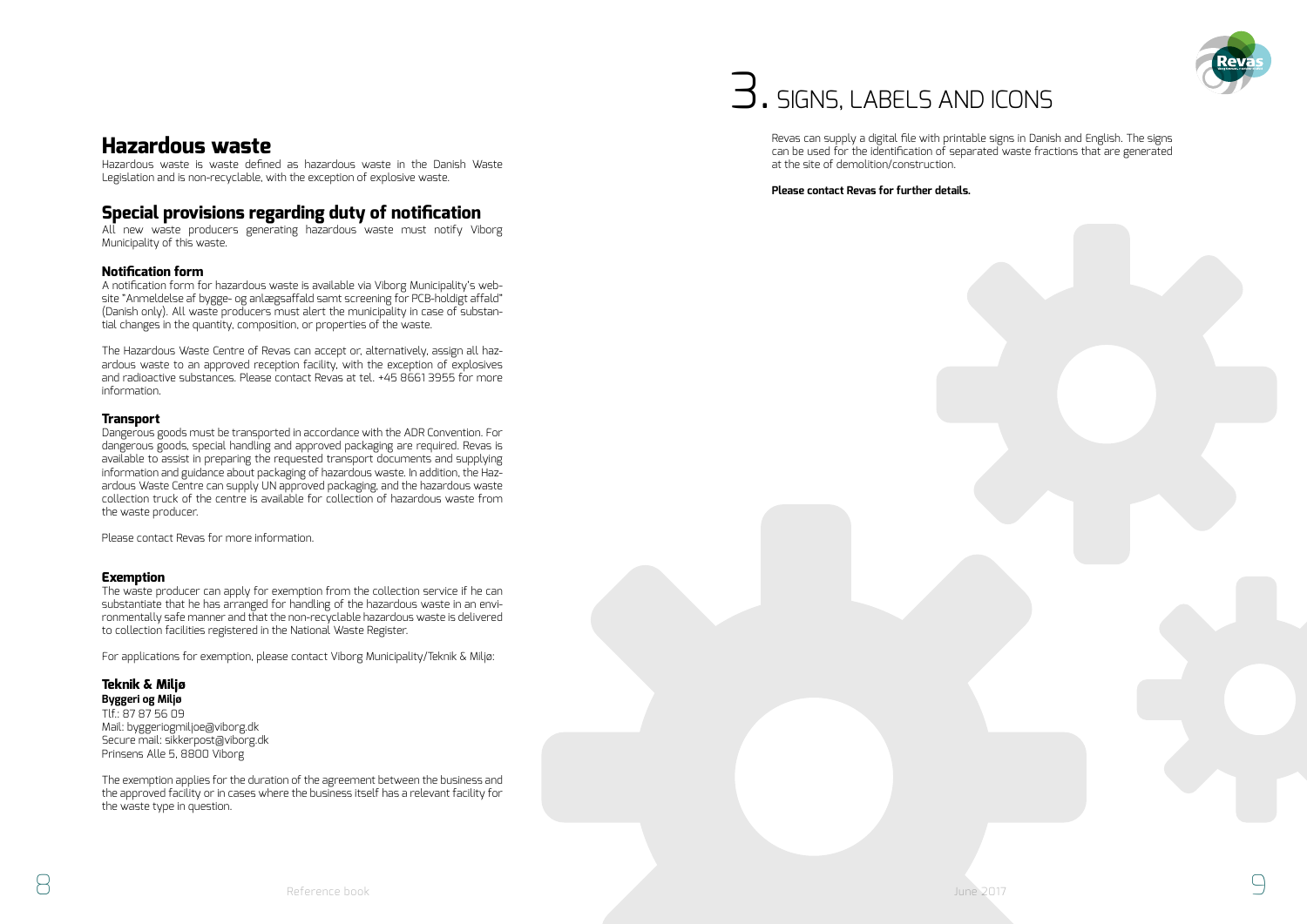# **APPENDIX 1.**  Reception criteria with Revas – special provisions for construction and demolition waste containing PCB

All PCB waste must be reported to and/or administered via Viborg Municipality/ Revas according to the following guidelines. For additional guidelines/requirements regarding commercial waste, businesses may refer to the Danish National Waste Register. Revas is available to assist in identifying approved waste operators/waste collectors in your area.

#### **Reception of construction and demolition waste containing PCB received at the Revas Waste Centre**

In accordance with waste legislation, the Waste Centre must separately manage construction and demolition waste containing PCB. The Waste Centre receives waste with a content of PCB between 0.1 and 50 mg/kg, and this waste is treated and disposed of separately from other wastes.

Contact person at Revas is Anne Nørgaard. tel. +45 8661 3955.

# **The following directions apply to waste with PCB contents between the limit values 0.1 to 50 mg/kg:**

# **Packaging: Waste suitable for landfill containing PCB within the limit values**

Must be packed to avoid dust and spreading to the surroundings; mechanical handling must be possible. Waste must carry clear PCB marking. Weighbridge staff will assign a location for the waste.

# **Packaging: Waste for incineration containing PCB within the limit values**

Must be packed whenever possible to avoid dust and spreading to the surroundings. Mechanical handling must be possible. Waste must carry clear PCB marking. Weighbridge staff will assign a location for the waste.

If the waste suitable for incineration is of such nature that it is not suitable for packing, please contact Revas for further guidance before transport to the Waste Centre.

#### **Windows and doors with glass, frames and grouts containing PCB within the limit values**

Delivered and weighed as a separate fraction to container for PCB windows/doors at the Waste Centre. Weighbridge staff will assign a location for the waste. This solution is recommended only for small quantities of windows/doors containing PCB.

Alternatively, waste is assigned for direct delivery to approved reception facility. Before any direct delivery Revas must produce a declaration.

#### **PCB waste with limit values > 50 mg/kg**

If waste contaminated with PCB contains more than 50 mg/kg, it must be treated as hazardous waste. All transports are considered case by case.

Please contact the Hazardous Waste Centre for further guidance. Contact person at Revas is Jytte Serup, tel. +45 8661 3955.



# 4. LINKS TO RELEVANT INFORMATION SOURCES

# **Forms used for**

- Hazardous waste notification
- Screening/PCB identification
- Reporting building waste

www.kombit.dk/sites/default/files/user\_upload/documents/Byg\_Miljo/ Anmeldelsesskema%20for%20byggeaffald.pdf

**The ADR Convention 2017** (ADR-konventionen) www.politi.dk/da/borgerservice/Fardsel/tunge\_koeretoejer/ADR\_konventionen/

**The Danish Environmental Protection Agency** (Miljøstyrelsen) eng.mst.dk/

**The Danish Energy Agency** (Energistyrelsen) Ens.dk/en

**The Danish National Waste Register** (Affaldsregistret) ens.dk/en/our-responsibilities/waste

#### **Danish waste legislation,**

Statutory Order no. 1309 of December 18, 2012 on Waste (Affaldsbekendtgørelsen) www.retsinformation.dk/forms/r0710.aspx?id=144826

**Domestic waste fees 2017** (households and businesses) http://www.revas.dk/downloads/dagrenovation\_2017\_UK.pdf

# **Leaflet on separation guidelines, for download**

www.revas.dk/downloads/Sorteringsvejledning\_2017\_UK.pdf

#### **Reporting building waste – information**

http://kommune.viborg.dk/Erhverv/Virksomheder-miljoe/Affald/Byggeog-anlaegsaffald/Anmeldelse-af-bygge-og-anlaegsaffald

# **Revas**

revas.dk

**Viborg Municipality**  viborg.dk

**Viborg Municipality, Byggeri og Miljø** kommune.viborg.dk/Erhverv/Virksomheder-miljoe

# **Contacts**

Revas tel. +45 8661 3955 Byggeri og Miljø, Viborg Municipality tel. +45 8787 5609